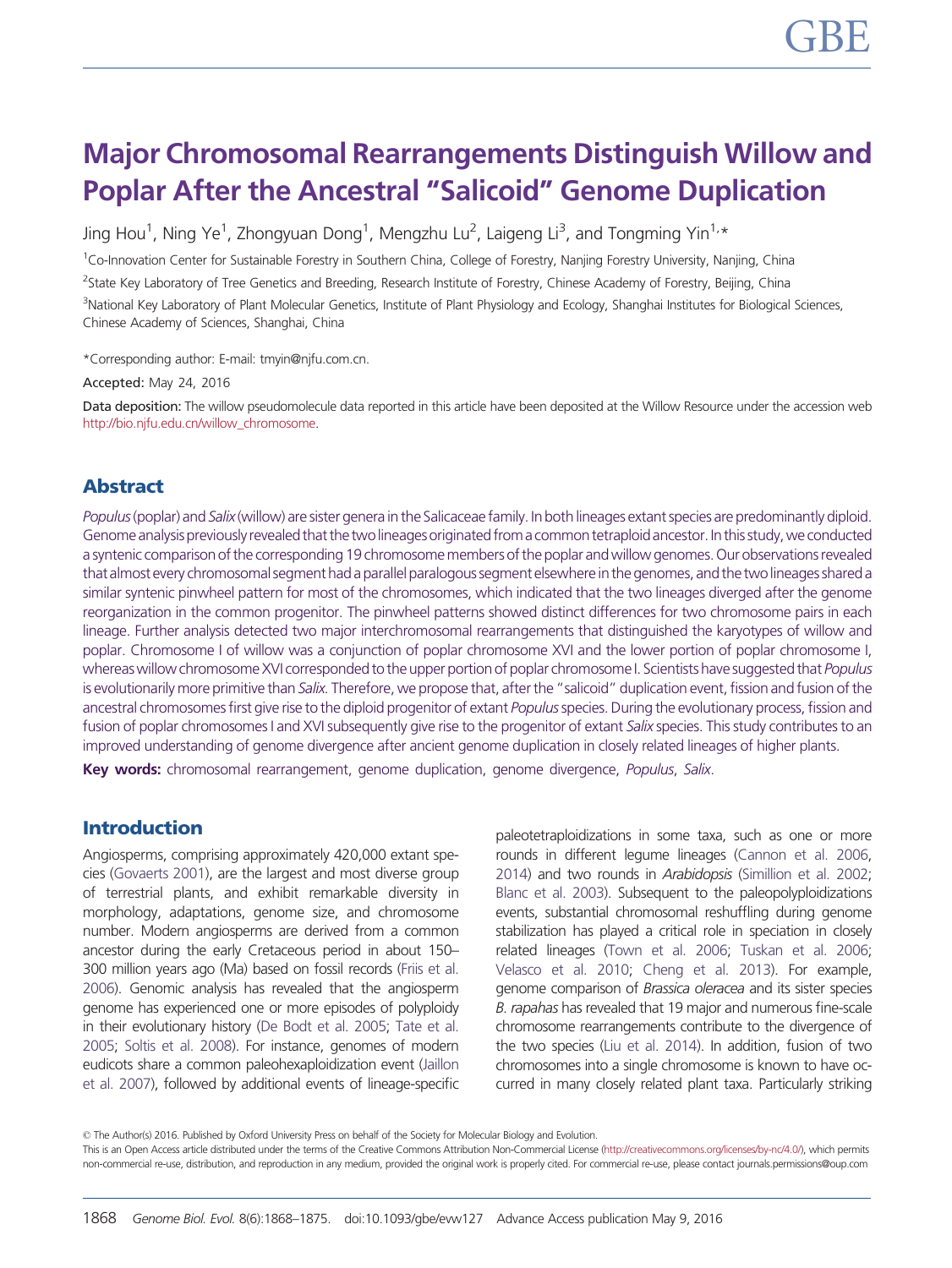examples have been observed in grasses. Five, three, and two dysploid reductions (i.e., reduction in chromosome number) are reported to have taken place by a process during which an entire chromosome is inserted by its telomeres into the centromeric region of another chromosome in finger millet [\(Srinivasachary et al. 2007](#page-7-0)), sorghum, and Triticeae [\(Luo et al.](#page-7-0) [2009\)](#page-7-0), respectively. This process is suggested to be the dominant evolutionary mechanism in grass family [\(Luo et al. 2009](#page-7-0)).

Populus (poplar) and Salix (willow) are sister genera in the Salicaceae, which is widely distributed in the Northern Hemisphere ([Heywood 1993](#page-7-0)). The combination of specific characters, such as rapid growth rate, ease of vegetative propagation, predisposition to hybridize, and utility of the wood, have long made them popular for human utilization [\(Dickmann and](#page-7-0) [Kuzovkina 2008\)](#page-7-0). Poplar and willow each possess a relatively small genome, which together with increased research attention and the rapidly growing availability of genomic resources, leading to the emergence of Salicaceae species as model systems for genetic research on woody plants. The genomes of willow and poplar species have been sequenced and are publically available ([Tuskan et al. 2006;](#page-7-0) [Dai et al. 2014](#page-7-0)). Genomic analysis has revealed that the two lineages share a common whole-genome duplication event, termed the "salicoid" duplication, which occurred around 58Ma [\(Tuskan et al. 2006;](#page-7-0) [Dai](#page-7-0) [et al. 2014\)](#page-7-0). Salix and Populus are indicated to have diverged from a common paleotetraploid ancestor approximately 6Ma after the "salicoid" duplication event [\(Tuskan et al. 2006](#page-7-0); [Dai](#page-7-0) [et al. 2014](#page-7-0)). Cytogenetic studies show that both genera predominantly comprise diploids and typically have a basic haploid chromosome number of  $n = 19$  [\(Blackburn and Harrison 1924](#page-7-0)). Thus, after the "salicoid" duplication event, genome diploidization is presumed to have occurred during the evolutionary process, accompanied by intensive chromosomal reshuffling. Sequencing of the genome of Populus trichocarpa has confirmed the intensive chromosomal rearrangements and the tandem fusions of ancestral chromosome blocks, for example, chromosome I in modern poplar is indicated to be derived from multiple rearrangements involving three major tandem fusions [\(Tuskan et al. 2006\)](#page-7-0). Comparative genetic mapping indicates that fission or fusion of chromosome members has occurred in willow and poplar [\(Berlin et al. 2010](#page-7-0)). Moreover, multiple lines of evidence indicate that different autosomes have evolved into sex chromosomes in the two lineages subsequent to their divergence [\(Hou et al. 2015](#page-7-0); [Pucholt et al. 2015\)](#page-7-0). However, a genome-wide comparison of sequence divergence between Populus and Salix has not been conducted previously.

Using the sequenced individual as the maternal parent, we previously established a large mapping pedigree for Salix suchowensis, and constructed highly saturated genetic maps for the maternal and paternal parents separately [\(Hou et al. 2015](#page-7-0)). Based on the established maps, sequence scaffolds of S. suchowensis were anchored along each chromosome for the female and male willow [\(Hou et al. 2015\)](#page-7-0). In the present study, we integrated the sequence scaffolds anchored along each chromosome in the female and male S. suchowensis. Together with the anchored sequence scaffolds in the P. trichocarpa genome [\(Tuskan et al. 2006](#page-7-0); [Yin et al. 2008](#page-7-0)), it is feasible to perform genome-wide syntenic comparison of the corresponding chromosomes in willow and poplar. Using the most up-to-date genome assemblies for willow and poplar, we conducted intragenome and intergenome syntenic comparisons among the 19 chromosome members to elucidate the genomic mechanism that contributed to the divergence of Populus and Salix. The results contribute valuable information to improve our understanding of genome dynamics in closely related plant lineages subsequent to ancient genome duplication.

### Materials and Methods

#### Integration of Sequence Scaffolds of S. suchowensis

In a previous study, highly saturated genetic maps for the maternal and paternal parents were built separately for a full-sib mapping pedigree of S. suchowensis by using single-nucleotide polymorphism (SNP) markers genotyped by Illumina resequencing and amplified fragment length polymorphism (AFLP) markers, in which the sequenced individual was the maternal parent [\(Hou et al. 2015\)](#page-7-0). Willow species are outbreeding, and heterozygosity varies among loci on each chromosome. In map construction, if the genotype of a SNP marker is  $Im \times II$ (heterozygous in the female, homozygous in the male), the marker will be mapped on the maternal map; if the genotype is nn  $\times$  np (heterozygous in the male, homozygous in the female), the corresponding marker will be mapped on the paternal map. In mapping the sequence scaffolds, if a scaffold only contains mapped  $\text{Im} \times \text{II}$  loci, it will be anchored on a chromosome in the female willow (female-mapped scaffold); if a scaffold merely contains mapped nn  $\times$  np loci, it will be anchored on a chromosome in the male willow (male-mapped scaffold); if a scaffold contains both the mapped  $\mathsf{Im}\times\mathsf{II}$  and the mapped nn  $\times$  np loci, it will be simultaneously anchored on chromosomes in the female and male willows (female-malemapped scaffold). By using female-male-mapped scaffolds as references, we integrated female-mapped scaffolds and malemapped scaffolds on each chromosome based on their relative genetic distances from the shared female-male-mapped scaffolds. Given the recombination heterogeneity between the female and male willows, the relative genetic distances in the male were scaled according to those in the female. Willow sequence assemblies were generated by [Dai et al. \(2014\)](#page-7-0), which were conducted independently without taking poplar genome as reference. In the chromosome reconstructions, the non-capture gaps between the anchored sequence scaffolds were represented by 100 letters of "N". Chromosome identities of willow were designated based on sequence homology to chromosome sequences of P. trichocarpa ([http://genome.jgi.doe.gov/pages/dynamicOrganismDownload.](http://genome.jgi.doe.gov/pages/dynamicOrganismDownload.jsf?organism=Ptrichocarpa) [jsf?organism=Ptrichocarpa,](http://genome.jgi.doe.gov/pages/dynamicOrganismDownload.jsf?organism=Ptrichocarpa) last accessed June 8, 2016).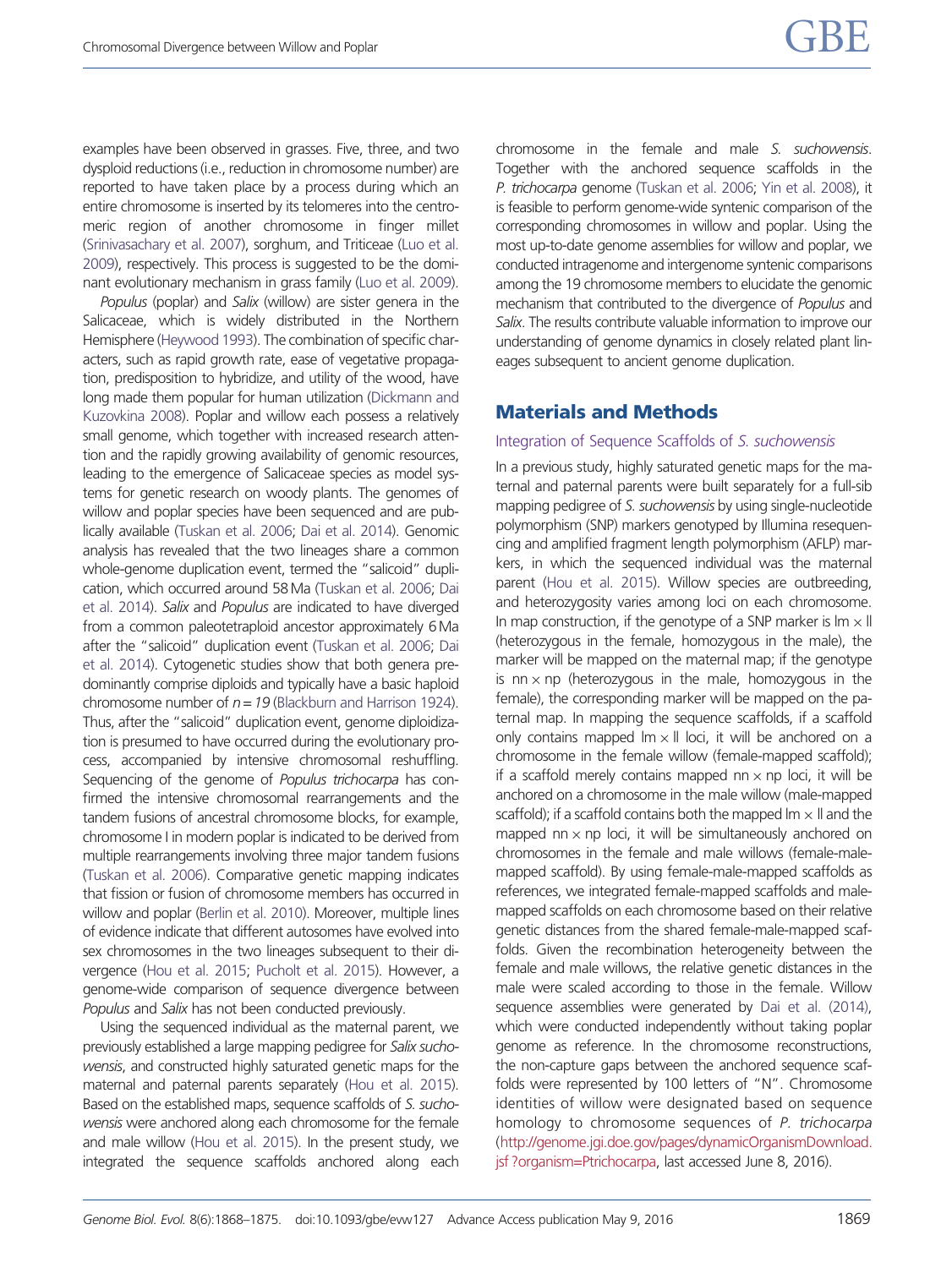#### Intragenome and Intergenome Syntenic Comparisons

Genome sequences and protein sequences of S. suchowensis were downloaded from the website [\(http://115.29.234.170/](http://115.29.234.170/willow) [willow](http://115.29.234.170/willow), last accessed June 8, 2016). The corresponding information for P. trichocarpa was retrieved from the Joint Genome Institute, United States Department of Energy website [\(http://genome.jgi.doe.gov/pages/dynamicOrganismDownload.](http://genome.jgi.doe.gov/pages/dynamicOrganismDownload.jsf?organism=Ptrichocarpa) [jsf?organism=Ptrichocarpa,](http://genome.jgi.doe.gov/pages/dynamicOrganismDownload.jsf?organism=Ptrichocarpa) last accessed June 8, 2016). Intragenome and intergenome syntenic comparisons were performed with MCScanX [\(Wang et al. 2012](#page-7-0)) and conducted according to the pipeline as described by [Hou et al. \(2015\).](#page-7-0) Syntelogs related to the "salicoid" duplication were further screened based on the Ks values, which were calculated by using KaKs\_Calculator 2.0 [\(Wang et al. 2010\)](#page-7-0). Range of Ks values related to the "salicoid" duplication were determined based on the Ks values distribution for willow and poplar separately. According to [Cui et al. \(2006\),](#page-7-0) Ks values that were<0.005 were discarded. Collinearity charts were drawn using the software package VGSC (a web-based Vector Graph toolkit for displaying genome Synteny and Collinearity; available at [http://bio.njfu.edu.cn/vgsc-web/,](http://bio.njfu.edu.cn/vgsc-web/) last accessed June 8, 2016) [\(Xu et al. 2016](#page-7-0)).

#### Experimental Verification of Interchromosomal Rearrangements Between Willow and Poplar

The chromosomes in Salicaceae species are typically metacentric and small [\(Blackburn and Harrison 1924](#page-7-0); [Nakajima 1937](#page-7-0)). Divergence took place over 50Ma, therefore fluorescent in situ hybridization (FISH) analysis was unsuitable to obtain cytological evidence for interchromosomal rearrangements between willow and poplar. Based on the homology between chromosomes I and XVI of willow and poplar, we divided poplar chromosome I into regions A and B (boundary at 21,383,037bp), and designated poplar chromosome XVI as region C ([fig. 3](#page-6-0)). The boundary between homologous regions A and C in willow was at 11,107,087bp on willow chromosome I, and the homologous region B in willow corresponded to willow chromosome XVI ([fig. 3](#page-6-0)). For verification of the interchromosomal rearrangements between these two genomes, we developed simple sequence repeat (SSR) markers in regions A, B, and C on poplar chromosomes I and XVI ([supplementary table S1,](http://gbe.oxfordjournals.org/lookup/suppl/doi:10.1093/gbe/evw127/-/DC1) [Supplementary Material](http://gbe.oxfordjournals.org/lookup/suppl/doi:10.1093/gbe/evw127/-/DC1) online), and mapped these markers to the genetic map of willow to verify their correspondence in the willow genome. First, SSRs on poplar chromosomes I and XVI obtained from the SSR primers database established by [Yin](#page-7-0) [et al. \(2009\)](#page-7-0) were searched against the willow genome sequence. The SSR primer pairs with sequences conserved in willow and poplar were identified, and a subset of primer pairs were selected and synthesized by the Generay Biotechnology Company, Shanghai, China. Marker segregation was tested using DNA isolated from the two parents and six progeny in the S. suchowensis mapping population of [Hou](#page-7-0) [et al. \(2015\).](#page-7-0) The SSR primer pairs that generated segregating

loci were genotyped by using 92 progeny from the same pedigree. For SSR genotyping, GeneMapper version 3.7 Software, (Applied Biosystems, Foster City, CA, USA) was used to score the amplicons. The segregating SSR markers were linked to the willow linkage map built by [Hou et al. \(2015\)](#page-7-0) with MapMaker version 3.0 [\(Lander et al. 1987](#page-7-0)). Examination of whether poplar-origin SSRs were located in the corresponding regions on the genetic map and reconstructed pseudomolecules of willow enabled validation of major interchromosomal rearrangements between poplar and willow.

# **Results**

#### Integration of Sequence Scaffolds of S. suchowensis

Integration analysis enabled a total of 1,025 sequence scaffolds to be anchored on the 19 chromosomes (Assembly ver2.0; [http://bio.njfu.edu.cn/willow\\_chromosome,](http://bio.njfu.edu.cn/willow_chromosome) last accessed June 8, 2016). The anchored sequence scaffolds covered a total physical distance of 229.2Mb, which accounted for about 75.4% (229.2/303.8Mb) of the total sequence scaffold assemblies of S. suchowensis generated by [Dai et al. \(2014\)](#page-7-0). The number of sequence scaffolds on each chromosome and their physical spans varied greatly among the chromosome members. At the extremes, chromosome XII contained the least number of anchored sequence scaffolds (44) and spanned the shortest physical length (7.3Mb). By contrast, chromosome I contained the highest number of sequence scaffolds (118) and covered the longest physical distance (26.3Mb), which was about double the average physical length of the chromosome reconstructions. This biggest chromosome was commonly observed in many previous cytological studies. Size of this gigantic chromosome is reported to be almost double the size of the other chromosomes in various Saliaceae species [\(Blackburn and](#page-7-0) [Harrison 1924](#page-7-0); [Erlanson and Hermann 1927;](#page-7-0) Müntzing 1936; [Nakajima 1937](#page-7-0); [Johnsson 1940\)](#page-7-0). According to [Dai et al. \(2014\)](#page-7-0), the number of genes contained in each chromosome reconstruction ranged from 684 to 2,642, with a total number of 24,931 genes [\(table 1\)](#page-3-0), which covered 93.7% of the total number of genes in the willow genome.

#### Intragenome and Intergenome Syntenic Comparisons

According to [Tang et al. \(2008\)](#page-7-0), the overall median Ks value of the duplicated genes related to the  $\gamma$  triplication event is 1.54, and that associated with the "salicoid" duplication is 0.27 for Populus. By plotting the Ks values of syntelogs, the highly peaks appear between 0.00 and 1.00 both in willow and poplar, and the distributions can model as normals [\(supple](http://gbe.oxfordjournals.org/lookup/suppl/doi:10.1093/gbe/evw127/-/DC1)[mentary fig. S1,](http://gbe.oxfordjournals.org/lookup/suppl/doi:10.1093/gbe/evw127/-/DC1) [Supplementary Material](http://gbe.oxfordjournals.org/lookup/suppl/doi:10.1093/gbe/evw127/-/DC1) online). We consider Ks values in range of  $\mu \pm 2.58\sigma$  are associated with the "salicoid" duplication. It was determined that syntelogs with Ks values in range of 0.037–0.734 and 0.005–0.607 were associated with the "salicoid" duplication in willow and poplar, respectively [\(supplementary table S2](http://gbe.oxfordjournals.org/lookup/suppl/doi:10.1093/gbe/evw127/-/DC1), [Supplementary](http://gbe.oxfordjournals.org/lookup/suppl/doi:10.1093/gbe/evw127/-/DC1)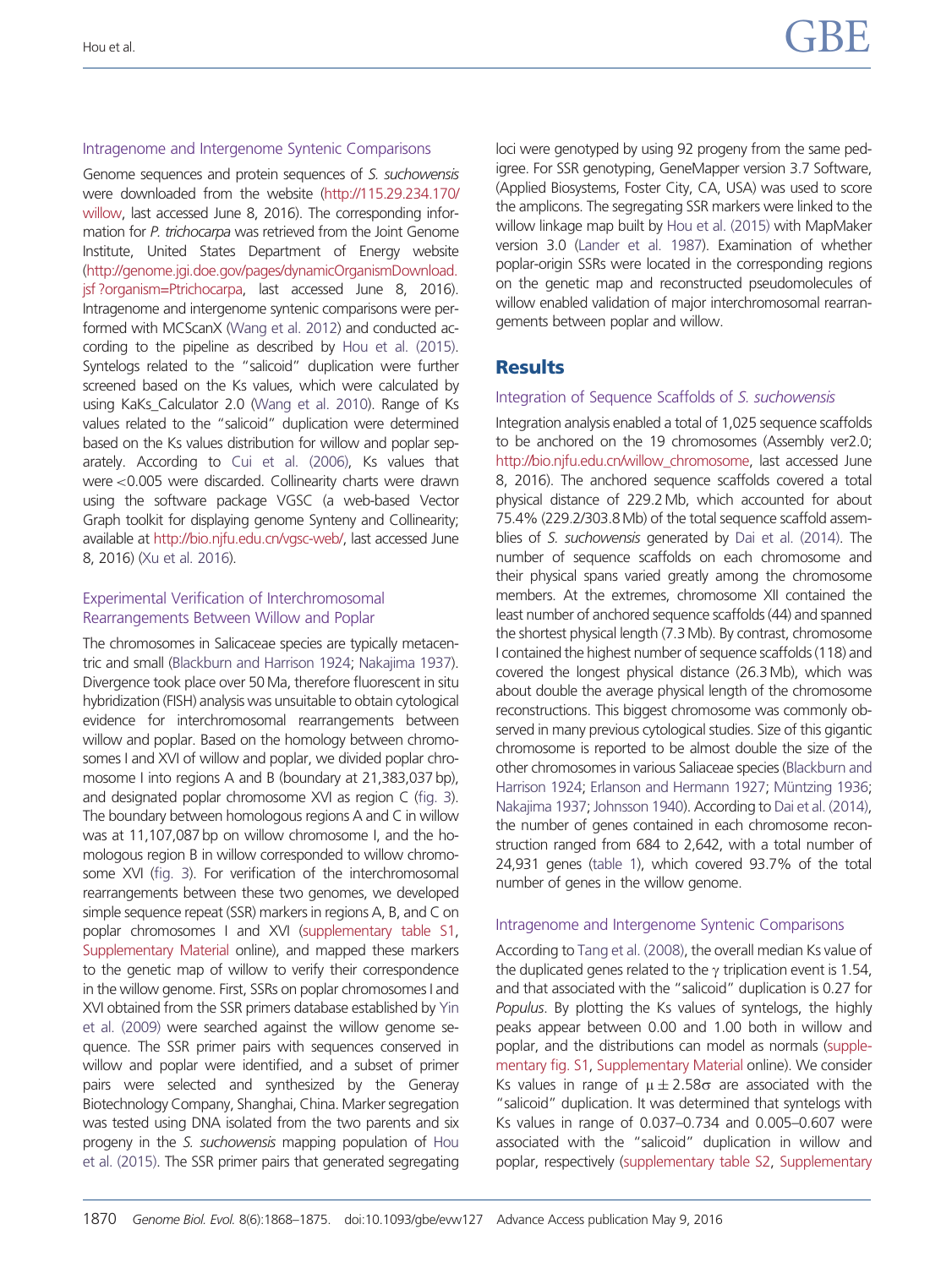<span id="page-3-0"></span>

| Table 1 |  |  |  |  |                                                                                 |  |
|---------|--|--|--|--|---------------------------------------------------------------------------------|--|
|         |  |  |  |  | Summary of the Sequence Scaffolds Anchored on Each Salix suchowensis Chromosome |  |

| Chromosome   | Number of                 | Length of the Chromosome | Average Length of       | <b>Number of Genes Contained</b><br>in Each Chromosome |  |
|--------------|---------------------------|--------------------------|-------------------------|--------------------------------------------------------|--|
| No.          | <b>Anchored Scaffolds</b> | Reconstructions (bp)     | Anchored Scaffolds (bp) |                                                        |  |
|              | 118                       | 26,293,657               | 222,828                 | 2,642                                                  |  |
| $\mathsf{I}$ | 93                        | 16,228,781               | 174,503                 | 1,844                                                  |  |
| Ш            | 24                        | 12,249,699               | 510,404                 | 1,399                                                  |  |
| IV           | 46                        | 13,408,292               | 291,485                 | 1,422                                                  |  |
| V            | 44                        | 13,917,003               | 316,296                 | 1,581                                                  |  |
| VI           | 25                        | 16,519,934               | 660,797                 | 1,884                                                  |  |
| VII          | 48                        | 8,250,254                | 171,880                 | 856                                                    |  |
| VIII         | 23                        | 12,035,713               | 523,292                 | 1,444                                                  |  |
| IX           | 13                        | 9,584,840                | 737,295                 | 1,174                                                  |  |
| X            | 30                        | 14,178,701               | 472,623                 | 1,725                                                  |  |
| XI           | 99                        | 11,081,354               | 111,933                 | 1,011                                                  |  |
| XII          | 44                        | 7,280,141                | 165,458                 | 684                                                    |  |
| XIII         | 100                       | 10,740,571               | 107,406                 | 1,061                                                  |  |
| XIV          | 20                        | 10,550,056               | 527,503                 | 1,260                                                  |  |
| XV           | 71                        | 8,695,248                | 122,468                 | 964                                                    |  |
| XVI          | 29                        | 13,231,175               | 456,247                 | 1,606                                                  |  |
| <b>XVII</b>  | 70                        | 8,535,887                | 121,941                 | 841                                                    |  |
| XVIII        | 44                        | 8,151,547                | 185,262                 | 797                                                    |  |
| XIX          | 84                        | 8,222,739                | 97,890                  | 736                                                    |  |
| Total        | 1,025                     | 229, 155, 592            | 5,977,511               | 24,931                                                 |  |

[Material](http://gbe.oxfordjournals.org/lookup/suppl/doi:10.1093/gbe/evw127/-/DC1) online). Collinearity charts were drawn by using syntelogs with Ks values in the corresponding range for each genome. According to the pinwheel charts of Populus, the distribution of syntenic blocks among chromosome members are generally consistent with that revealed in the previous report ([Tuskan et al. 2006\)](#page-7-0), only with a few fine-scale inconsistencies, which might due to the changes in the updated Populus genome assembly. Similar as that in Populus, many chromosomal segments are also found to have a parallel paralogous segment in Salix genome. Comparison of the pinwheel charts of the corresponding chromosomes between poplar and willow revealed that the two genomes shared almost identical pinwheel patterns for 15 chromosomes, consisting of chromosomes II, IV, V, VII, VIII, IX, X, XI, XII, XIII, XIV, XV, XVII, XVIII, and XIX ([supplementary fig. S2,](http://gbe.oxfordjournals.org/lookup/suppl/doi:10.1093/gbe/evw127/-/DC1) [Supplementary](http://gbe.oxfordjournals.org/lookup/suppl/doi:10.1093/gbe/evw127/-/DC1) [Material](http://gbe.oxfordjournals.org/lookup/suppl/doi:10.1093/gbe/evw127/-/DC1) online). However, the pinwheel patterns differed between the genomes for four chromosomes, namely chromosomes I, III, VI, and XVI [\(supplementary fig. S2,](http://gbe.oxfordjournals.org/lookup/suppl/doi:10.1093/gbe/evw127/-/DC1) [Supplementary](http://gbe.oxfordjournals.org/lookup/suppl/doi:10.1093/gbe/evw127/-/DC1) [Material](http://gbe.oxfordjournals.org/lookup/suppl/doi:10.1093/gbe/evw127/-/DC1) online). In a counterclockwise direction of the pinwheel charts, the upper portion of poplar chromosome I had a large paralogous segment on poplar chromosome III, and vice versa. By contrast, the upper portion of willow chromosome I contained a large paralogous segment on willow chromosome VI, and vice versa [\(fig. 1](#page-4-0)). Poplar chromosome XVI contained a major paralogous segment located on poplar chromosome VI, and vice versa. Willow chromosome XVI was revealed to have a major paralogous segment on willow chromosome III, and vice versa [\(fig. 1](#page-4-0)). The above differences in the genomes of willow and poplar can be hypothesized to be caused by rearrangements involving

chromosomes I and XVI. To verify this hypothesis, we conducted syntenic comparisons for the corresponding chromosomes in the willow and poplar genome ([fig. 2](#page-5-0)). This analysis revealed macrosynteny for most of the corresponding chromosome members. However, no homology was detected between poplar chromosome XVI and willow chromosome XVI, and similarly between the upper portion of poplar chromosome I and the upper portion of willow chromosome I. Referring to the pinwheel charts of these chromosomes, poplar chromosome XVI showed high homology with the upper portion of willow chromosome I, and willow chromosome XVI showed high homology with the upper portion of poplar chromosome I ([fig. 2\)](#page-5-0). This finding provided evidence for chromosome fission and fusion involving chromosomes I and XVI between the two genomes. In addition to these major interchromosomal rearrangements, both the intragenome and intergenome syntenic comparisons indicated that several chromosomes have experienced minor reorganizational exchanges between these two lineages [\(fig. 2](#page-5-0) and [supplementary fig. S2](http://gbe.oxfordjournals.org/lookup/suppl/doi:10.1093/gbe/evw127/-/DC1), [Supplementary Material](http://gbe.oxfordjournals.org/lookup/suppl/doi:10.1093/gbe/evw127/-/DC1) online).

#### Experimental Verification of Interchromosomal Rearrangements Between Willow and Poplar

By blasting a total of 2,000 poplar SSR primers, which were selected from regions A, B, and C in the poplar SSR primers database [\(Yin et al. 2009\)](#page-7-0), against the willow genome sequence, we detected 56 universal SSR primers that were transferable between willow and poplar. Twenty-five universal SSR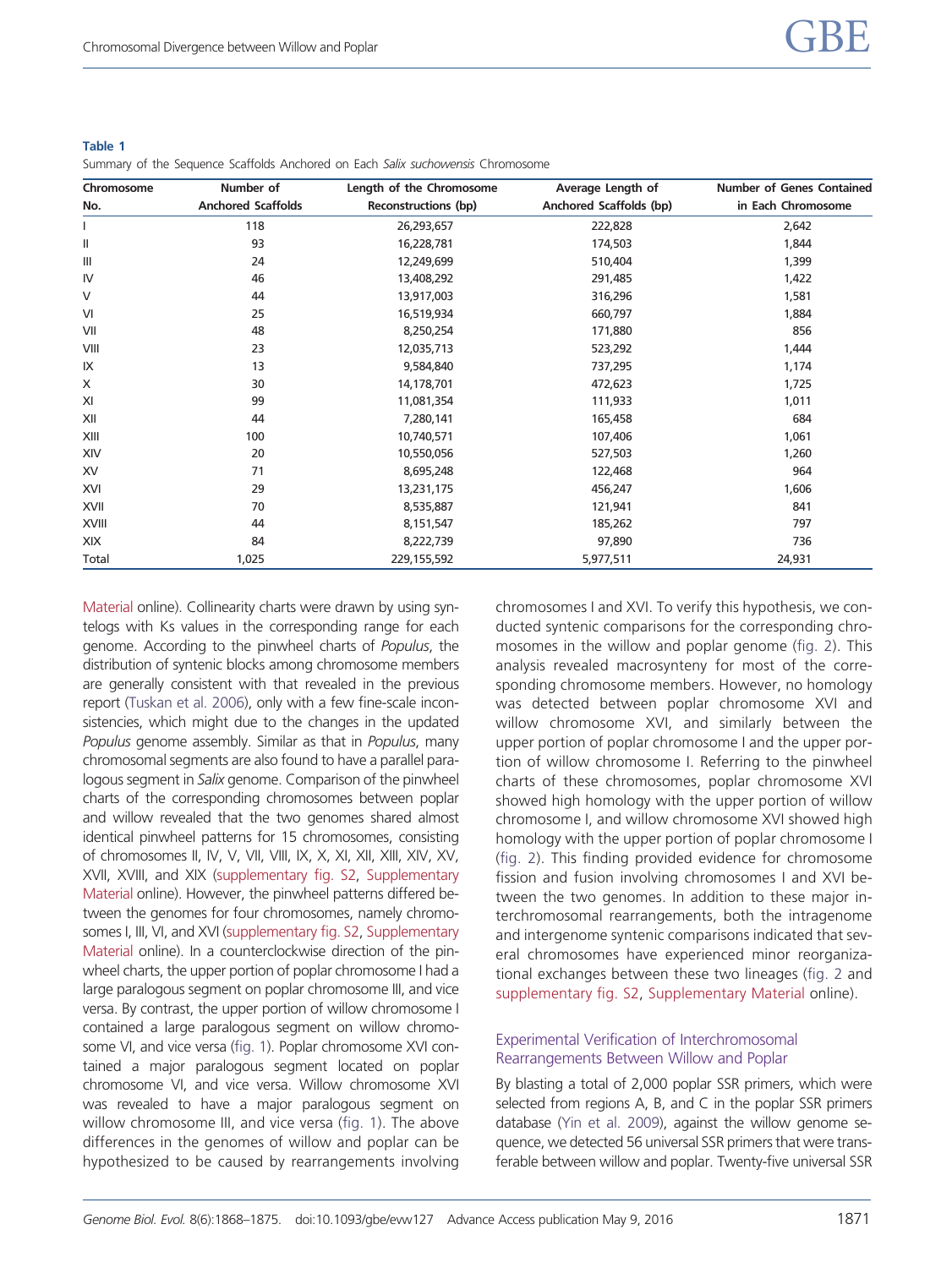<span id="page-4-0"></span>

FIG. 1.—Intragenome syntenic pinwheel charts for willow and poplar chromosomes I, III, VI and XVI. Note: Su: Salix suchowensis; Pt: Populus trichocarpa; Roman numerals represent the chromosome number; red ellipses indicate the major syntenic inconsistencies in the corresponding willow and poplar chromosomes.

primers were located in poplar region A and all were physically mapped to the homologous region A in willow; 16 universal SSR primers were located in poplar region B and all were physically mapped to the homologous region B in willow; the remaining 15 universal SSR primers were located in poplar region C and all were physically mapped to the homologous region C in willow [\(fig. 3](#page-6-0) and [supplementary table S2,](http://gbe.oxfordjournals.org/lookup/suppl/doi:10.1093/gbe/evw127/-/DC1) [Supplementary Material](http://gbe.oxfordjournals.org/lookup/suppl/doi:10.1093/gbe/evw127/-/DC1) online).

The universal SSR primer pairs were synthesized and subjected to a segregation test in the pedigree mapping population of willow. Ten universal primers from region A, two universal primers from region B and three universal primers from region C generated segregating loci in willow. The SSR primer pairs that generated segregating loci were genotyped with 92 progeny from the willow mapping pedigree, and the obtained SSR markers were integrated into the genetic map of willow [\(Hou et al. 2015\)](#page-7-0). On the integrated map, the boundary between the genetic intervals corresponding to homologous region A and homologous region C in willow was at 58.7cM on LG\_I, while LG\_XVI covered the complete homologous region B in willow ([fig. 3](#page-6-0)). Mapping results showed that the 10 segregating primers from poplar region A were mapped between 63.9 and 215.8 cM on LG\_I of willow, the two segregating primers from poplar region B were mapped between 22.1and 25.4 cM on LG\_XVI of willow, and the three segregating primers from poplar region C were mapped between 54.5and 55.6 cM on LG\_I of willow [\(fig. 3](#page-6-0)). Therefore, all of the segregating SSR markers that originated from the target region in poplar were mapped in the expected region on the genetic map of willow. This finding verified that the detected major interchromosomal rearrangements did not result from misconnection of chromosomal blocks across the relevant chromosome members in either of the two genomes.

# **Discussion**

Modern poplars and willows are generally diploids, and possess a basic haploid chromosome number of  $n = 19$ . Analysis of the poplar genome sequence reveals that nearly every chromosomal segment in Populus genome have a parallel paralogous segment elsewhere in the genome as a result of the "salicoid" duplication event according to [Tuskan et al. \(2006\)](#page-7-0). The collinearity of genetic maps among multiple Populus species suggests that genome reorganization occurred before the evolution of extant Populus species [\(Tuskan et al. 2006\)](#page-7-0). Alignment of Salix linkage maps with the Populus genome sequence reveals macrosynteny between the willow and poplar genomes [\(Hanley et al. 2006;](#page-7-0) [Berlin et al. 2010\)](#page-7-0). A number of studies have confirmed that Populus and Salix share this lineage-specific "salicoid" duplication ([Hanley](#page-7-0) [et al. 2006](#page-7-0); [Tuskan et al. 2006;](#page-7-0) [Berlin et al. 2010;](#page-7-0) [Dai et al.](#page-7-0) [2014](#page-7-0)). Thus these two lineages originate from a common tetraploid ancestor. By contrast, modern Salicaceae species generally appear as diploids. After the "salicoid" duplication, genome diploidization must have occurred through a genome reorganization process in the genome of their progenitor. If genome reorganization occurs independently after the divergence of willow and poplar, the distribution of syntenic blocks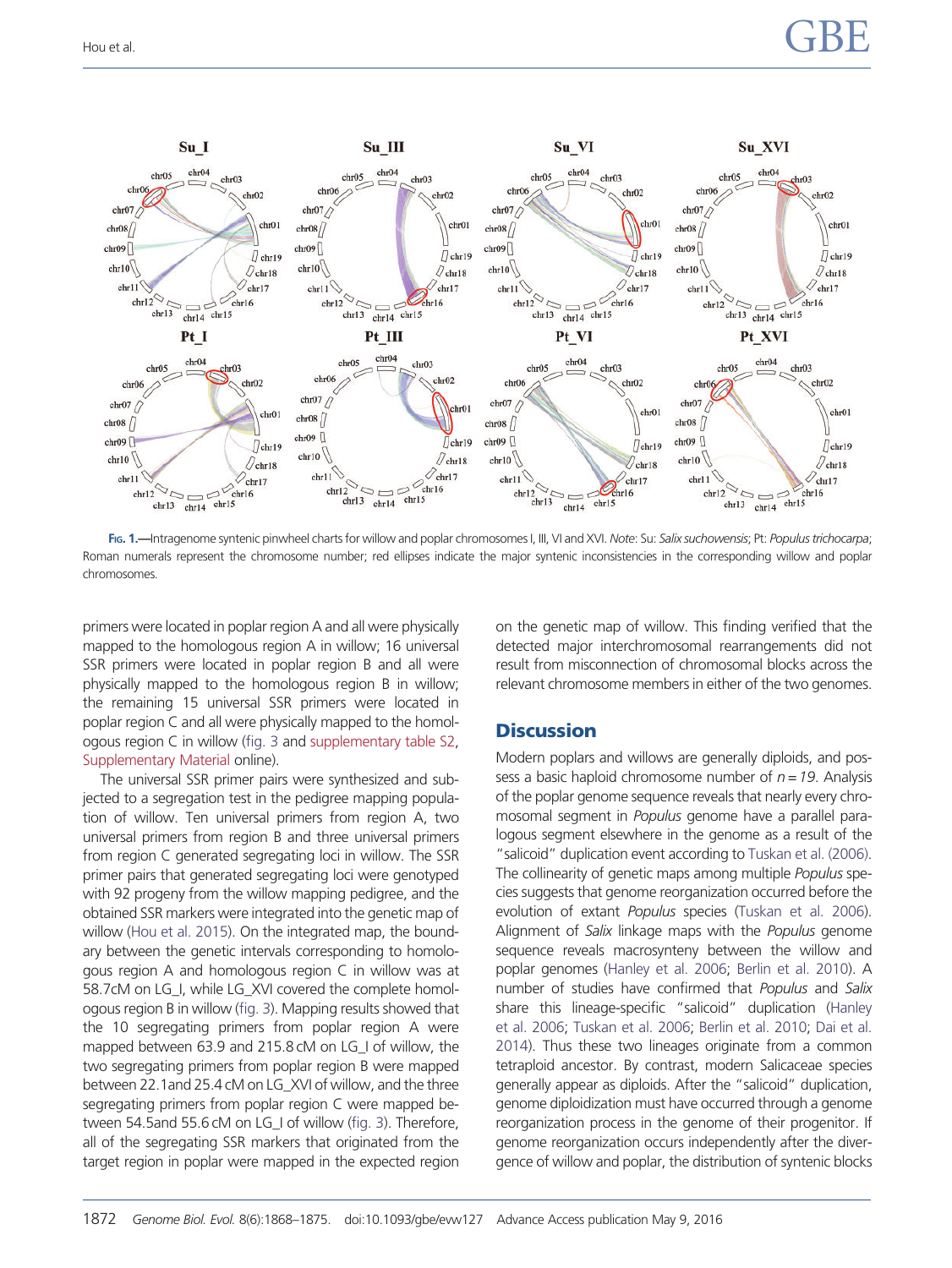<span id="page-5-0"></span>

FIG. 2.-Syntenic comparison of the homologous chromosomes between Salix suchowensis and Populus trichocarpa. Note: Su: S. suchowensis; Pt: P. trichocarpa; Roman numerals represent the chromosome number.

among chromosome members between these two lineages should be different by large. However, similar distribution pattern was observed on the majority of chromosome members between these two genomes [\(supplementary fig. S2,](http://gbe.oxfordjournals.org/lookup/suppl/doi:10.1093/gbe/evw127/-/DC1) [Supplementary Material](http://gbe.oxfordjournals.org/lookup/suppl/doi:10.1093/gbe/evw127/-/DC1) online), which indicated that divergence of Salix and Populus took place after the genome reorganization in their common progenitor. On the pinwheel charts of both willow and poplar, it was noticeable that most of the duplicated segments were distributed in either the central or the telomeric region of the other chromosome. [Luo et al. \(2009\)](#page-7-0) reported that in Aegilops tauschii major translocation breakpoints occurred in the telomeric or centromeric regions, and resulted in fusion of telomeric with telomeric, telomeric with centromeric, or centromeric with centromeric breakpoints. Therefore, we speculate that a similar mechanism also trigger the genome reorganization in the progenitor of modern willows and poplars.

Apart from the similarities between the two genomes, we detected two major interchromosomal rearrangements associated with chromosomes I and XVI of willow and poplar, which indicated that chromosomal fission and fusion had occurred involving the associated chromosomes between the two genomes ([fig. 3](#page-6-0)). The rearrangements might have arisen through a process ("poplar-to-willow") that involved poplar chromosome I breaking into two parts; subsequently, the lower portion (region A) was terminally joined with poplar chromosome XVI (region C), giving rise to willow chromosome I (fig. 2), whereas the upper portion (region B) of poplar chromosome I gave rise to willow chromosome XVI. Alternatively, the rearrangements might have resulted from a process ("willow-to poplar") that involved willow chromosome I breaking into two parts; the lower portion (homologous region A) was terminally joined with willow chromosome XVI (homologous region B), giving rise to chromosome I in poplar (fig. 2), and the upper portion (homologous region C) of willow chromosome I gave rise to poplar chromosome XVI. Fusion of chromosomes has occurred frequently during the evolution of higher plants, such as in Arabidopsis thaliana, in which the  $n = 5$  genome is considered to be derived from an ancestral  $n = 8$  genome. This process involved at least three chromosomal fusions that resulted from reciprocal translocations between two ancestral chromosomes, after a pericentric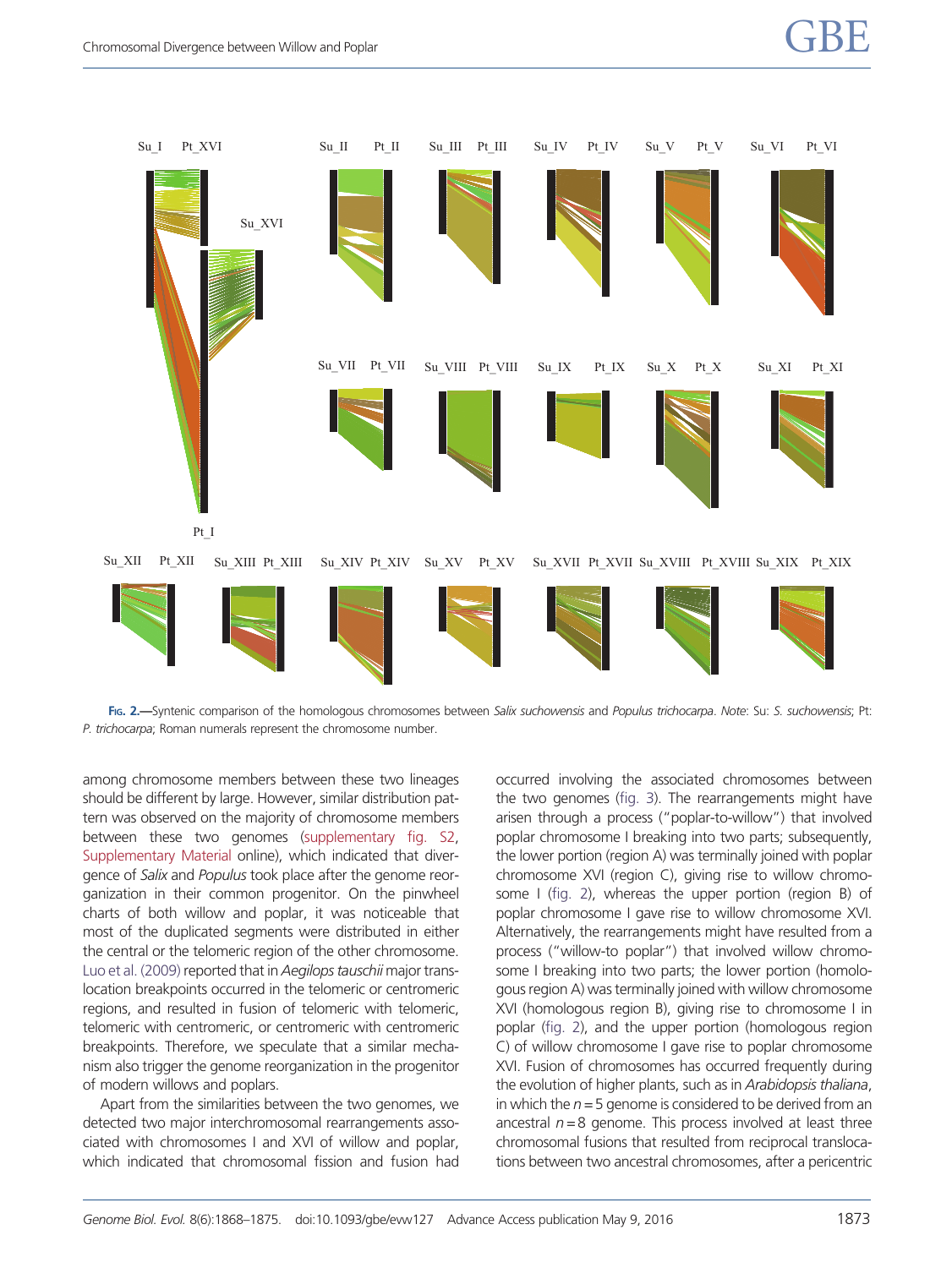<span id="page-6-0"></span>Su\_I Pt\_I Pt\_XVI Su\_XVI 0.0  $22.1$ 25.4  $127.0$ LG\_XVI LG\_I A  $\mathcal{C}$ B 0.0 54.5 55.0 55.6 58.7 63.9 87.2 93.0 101.5 110.2 162.4 164.7 167.1 215.8

FIG. 3.—Interchromosomal rearrangements associated with willow and poplar chromosomes I and XVI. Note: Su: Salix suchowensis; Pt: Populus trichocarpa; LG: linkage group; A, B, and C represent regions A, B, and C in poplar, respectively; dark gray, light gray, and white regions correspond to homologous regions A, B, and C in willow, respectively; yellow, blue, and red lines represent the universal SSR markers located in regions A, B, and C, respectively.

inversion converted one chromosome into an acrocentric chromosome [\(Lysak et al. 2006\)](#page-7-0). An additional striking example among grasses has been reported, in which chromosomal fusions are proposed to have occurred through a process in which an entire chromosome was inserted by its telomeres into the centromeric region of another chromosome [\(Srinivasachary et al. 2007](#page-7-0); [Luo et al. 2009\)](#page-7-0). Such a process also led to the transition from nine ancestral chromosomes to the  $n = 17$  karyotype of extant Pyreae. In that instance, chromosome XV was proposed to have arisen from the translocation of an entire copy of chromosome IX into the centromeric region of chromosome VIII after a relatively recent genome-wide duplication in the apple genome ([Velasco](#page-7-0) [et al. 2010](#page-7-0)). In the present study, we propose that a major translocation breakpoint occurred in the centromeric region of poplar chromosome I, and subsequently the lower portion fused with a telomeric breakpoint of poplar chromosome XVI, which gave rise to willow chromosome I. Thus, the proposed mechanism of chromosomal fusion that contributed to the divergence of Salix and Populus differed from those responsible in Arabidopsis, extant Pyreae and grasses.

Although genome comparisons reveal that Salix and Populus share the same large-scale genomic history, the phylogenetic history of Salicaceae is not altogether clear. [Dorn](#page-7-0) [\(1976\)](#page-7-0) and [Skvortsov \(1999\)](#page-7-0) suggested that Populus is evolutionarily more primitive than Salix, and certain morphological features point towards willows having arisen from the most advanced group in section Populus [\(Dickmann and Kuzovkina](#page-7-0) [2008](#page-7-0)). Therefore, we propose that the "poplar-to-willow" process is more likely to underlie the divergence of these sister genera. As envisaged in the "poplar-to-willow" process, fission and fusion of the ancestral chromosomes first gave rise to the diploid progenitor of modern Populus after the "salicoid" duplication event. Subsequently, chromosomal fission and fusion involving poplar chromosomes I and XVI was manifested in the progenitor of modern Salix. According to [Dai et al. \(2014\)](#page-7-0), this additional round of chromosomal rearrangements causing Salix diverged from Populus was estimated to have occurred approximately 6 Ma after the "salicoid" duplication event based on the 4DTv values of the orthologous pairs between these two lineages. In addition to the major interchromosomal rearrangements, several chromosomes are indicated to have experienced minor reorganizational exchanges within and between the two genomes, which might have resulted from fine-scale chromosomal rearrangements or be associated with the activities of transposons. However, the observed fine-scale rearrangements might be artifacts due to limitation in the precision of the genetic maps.

In conclusion, in this study we obtained evidence for the genomic mechanism that contributed to the divergence of the willow and poplar lineages after the "salicoid" duplication event. The results contribute to an improved understanding of how chromosomal rearrangements may promote the divergence of closely related lineages of higher plants.

### Supplementary Material

[Supplementary figures S1 and S2](http://gbe.oxfordjournals.org/lookup/suppl/doi:10.1093/gbe/evw127/-/DC1) and [tables S1 and S2](http://gbe.oxfordjournals.org/lookup/suppl/doi:10.1093/gbe/evw127/-/DC1) are available at Genome Biology and Evolution online ([http://](http://www.gbe.oxfordjournals.org/) [www.gbe.oxfordjournals.org/](http://www.gbe.oxfordjournals.org/)).